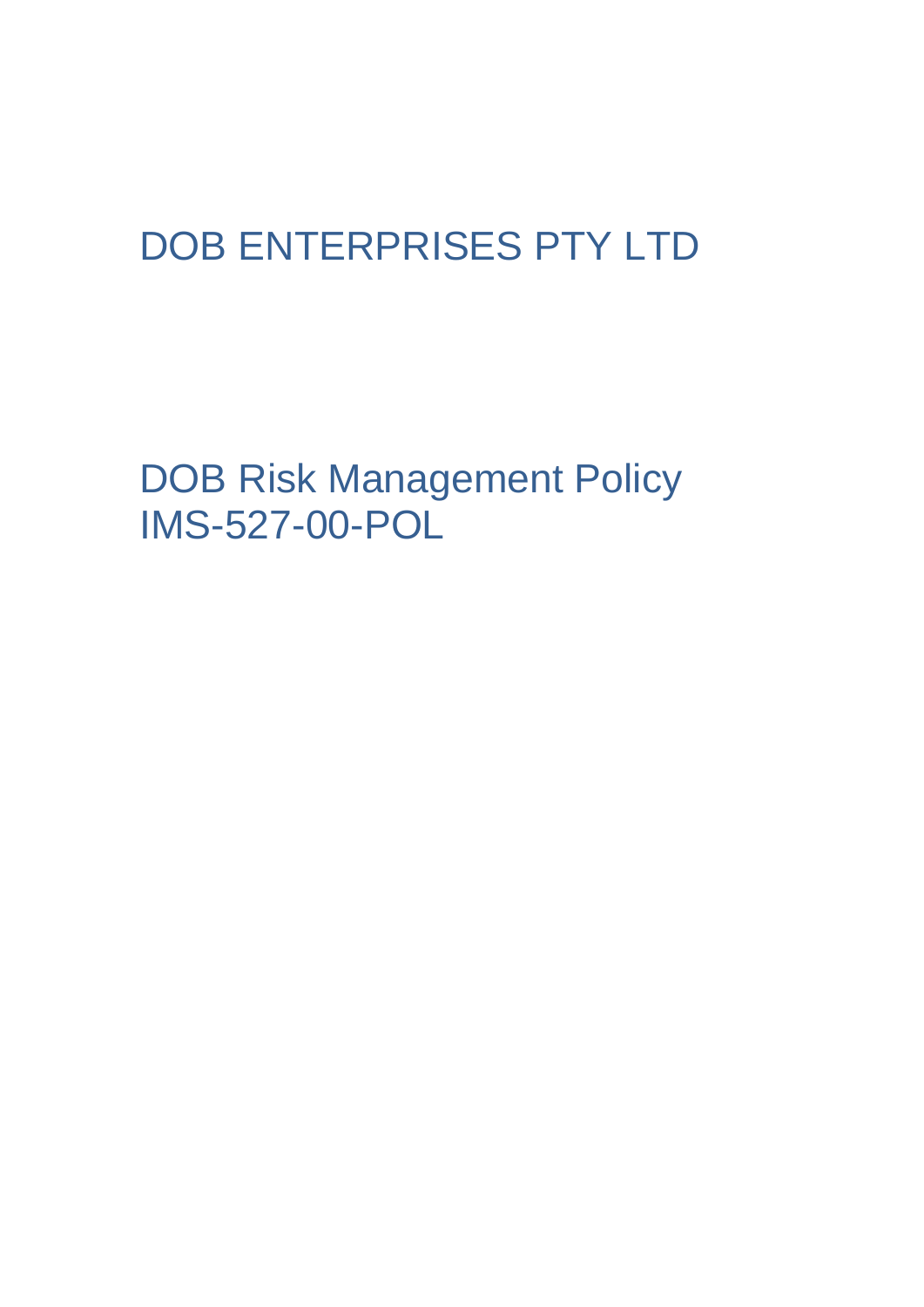## **Revision History**

| <b>Date</b> | <b>Rev</b>     | <b>Modified</b><br><b>By</b> | <b>Changes Made,</b><br><b>Review History</b> | <b>Reviewed</b><br>by | <b>Approved</b><br>by |
|-------------|----------------|------------------------------|-----------------------------------------------|-----------------------|-----------------------|
| 19.02.19    | $\overline{0}$ | Sunette<br>Opperman          | Creation                                      | <b>S</b> Rupert       | <b>S</b> Rupert       |
|             |                |                              |                                               |                       |                       |
|             |                |                              |                                               |                       |                       |
|             |                |                              |                                               |                       |                       |
|             |                |                              |                                               |                       |                       |
|             |                |                              |                                               |                       |                       |
|             |                |                              |                                               |                       |                       |
|             |                |                              |                                               |                       |                       |
|             |                |                              |                                               |                       |                       |

| mbc <sup>-</sup>                                                        | DOB ENTERPRISES PTY LTD<br>ABN 20112 866001                                                   | Revision    | 0               | Date | 19.02.19 |  |  |
|-------------------------------------------------------------------------|-----------------------------------------------------------------------------------------------|-------------|-----------------|------|----------|--|--|
| <b>Icloour hire</b><br>mbc`<br>Imbc<br>m <sub>k</sub><br>sursing agency | Level 1 49 Horton Street<br>Port Macquarie NSW 2444<br>Ph: 1 300 854 622<br>Fax: 02 6583 8468 | Document No | IMS -527-00-POL | Page |          |  |  |
| Page 2 of 3<br>UNCONTROLLED WHEN PRINTED OR DOWNLOADED                  |                                                                                               |             |                 |      |          |  |  |